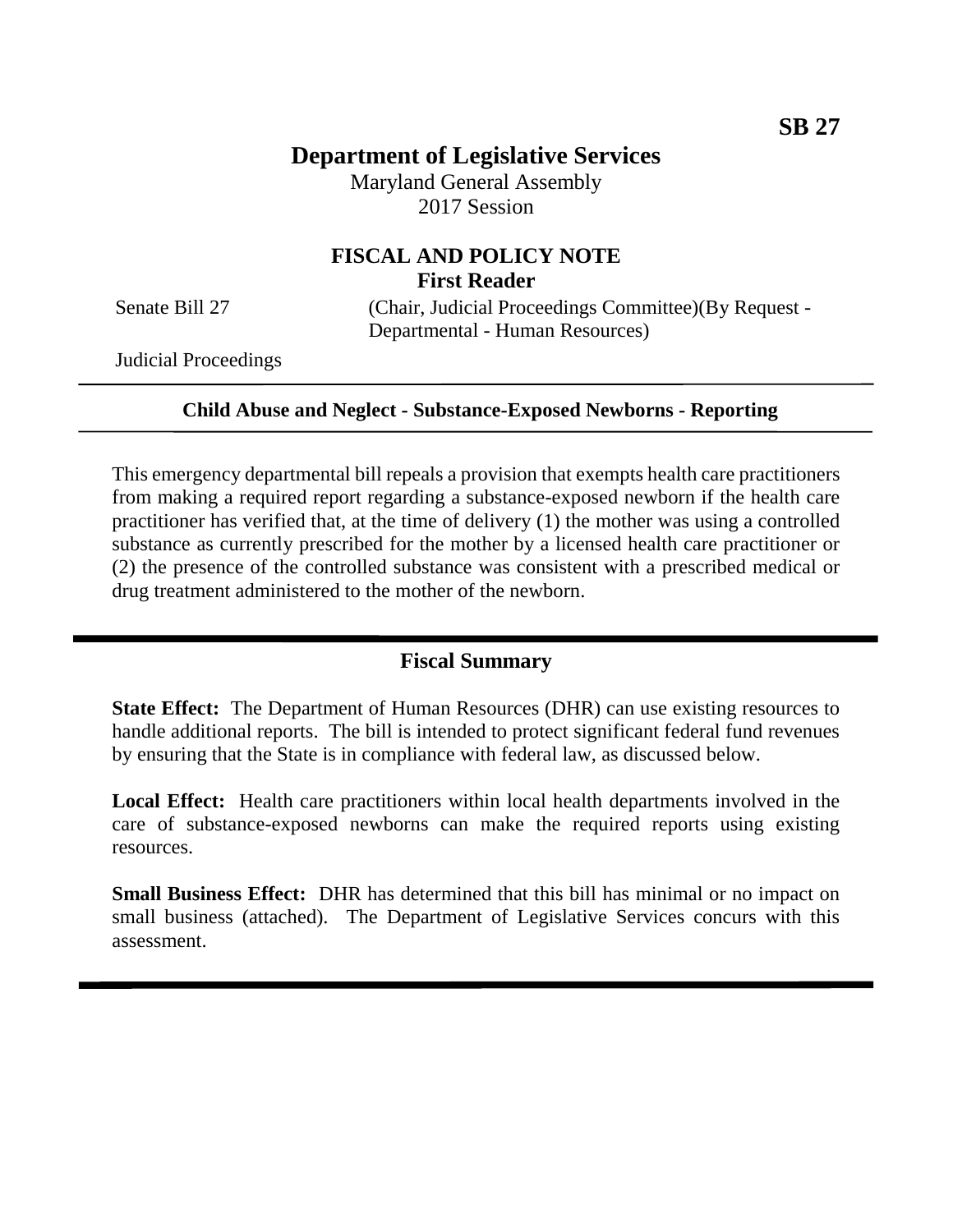## **Analysis**

**Current Law:** A newborn is "substance-exposed" if the newborn displays (1) a positive toxicology screen for a controlled drug as evidenced by any appropriate test after birth; (2) the effects of controlled drug use or symptoms of withdrawal resulting from prenatal controlled drug exposure as determined by medical personnel; or (3) the effects of a fetal alcohol spectrum disorder. A newborn is also substance-exposed if the newborn's mother had a positive toxicology screen for a controlled drug at the time of delivery. A newborn is a child younger than the age of 30 days who is born or receives care in the State. A "controlled drug" means a controlled dangerous substance included in Schedules I through V as established under Title 5, Subtitle 4 of the Criminal Law Article.

A health care practitioner involved in the delivery or care of a substance-exposed newborn must make an oral report to the local department of social services as soon as possible and make a written report to the local department not later than 48 hours after the contact, examination, attention, treatment, or testing that prompted the report. If the substance-exposed newborn is in the hospital or birthing center, a health care practitioner must instead notify and provide the information to the head of the institution or that person's designee.

A health care practitioner is not required to make a report if the health care practitioner (1) has knowledge that the head of an institution, or the designee of the head, or another individual at that institution, has made a report regarding the newborn; (2) has verified that, at the time of delivery, the mother was using a controlled substance as currently prescribed for the mother by a licensed health care practitioner; or (3) has verified that, at the time of delivery, the presence of the controlled substance was consistent with a prescribed medical or drug treatment administered to the mother or the newborn.

To the extent known, an individual must include specified information in the report, including information regarding the nature and extent of the impact of the prenatal alcohol or drug exposure on the mother's ability to provide proper care and attention to the newborn and the risk of harm to the newborn. Within 48 hours after receiving the notification, the local department must (1) see the newborn in person; (2) consult with a health care practitioner with knowledge of the newborn's condition and the effects of any prenatal alcohol or drug exposure; and (3) attempt to interview the newborn's mother and any other individual responsible for care of the newborn.

Promptly after receiving a report, a local department must assess the risk of harm to and the safety of the newborn to determine whether any further intervention is necessary. If the local department determines that further intervention is necessary, the local department must (1) develop a plan of safe care; (2) assess and refer the family for appropriate services,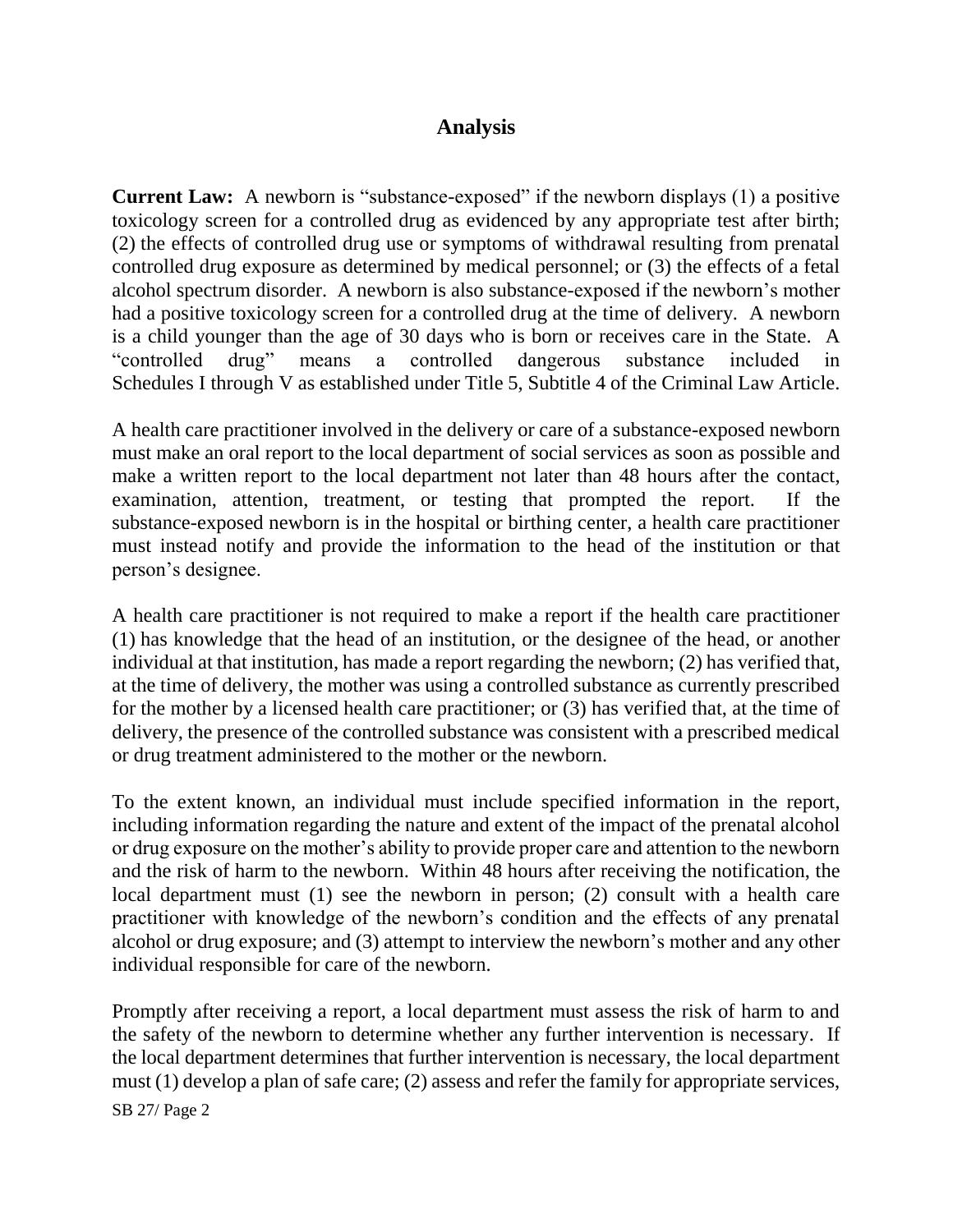including alcohol or drug treatment; and (3) as necessary, develop a plan to monitor the safety of the newborn and the family's participation in appropriate services. A report made under these provisions does not create a presumption that a child has been or will be abused or neglected.

**Background:** Chapter 90 of 2013 established the existing reporting requirements relating to substance-exposed newborns. However, DHR advises that to be in compliance with the federal Child Abuse Prevention and Treatment Act (CAPTA), State law must ensure that health care practitioners report all substance-exposed newborns to local departments of social services. CAPTA does not provide an exception to this reporting requirement for circumstances involving prescribed drugs, as is permitted under State law. DHR also advises that, according to the U.S. Department of Health and Human Services, the State will lose more than \$450,000 annually in federal funds if an amendment to State law to eliminate this exemption is not enacted by May 2017. This funding is distributed to all 24 local departments of social services to support child protective services programs that benefit at-risk families and children.

## **Additional Information**

**Prior Introductions:** None.

**Cross File:** None.

**Information Source(s):** Department of Health and Mental Hygiene; Department of Human Resources; Department of Legislative Services

**Fiscal Note History:** First Reader - January 19, 2017 mm/kdm

Analysis by: Jennifer K. Botts Direct Inquiries to:

(410) 946-5510 (301) 970-5510